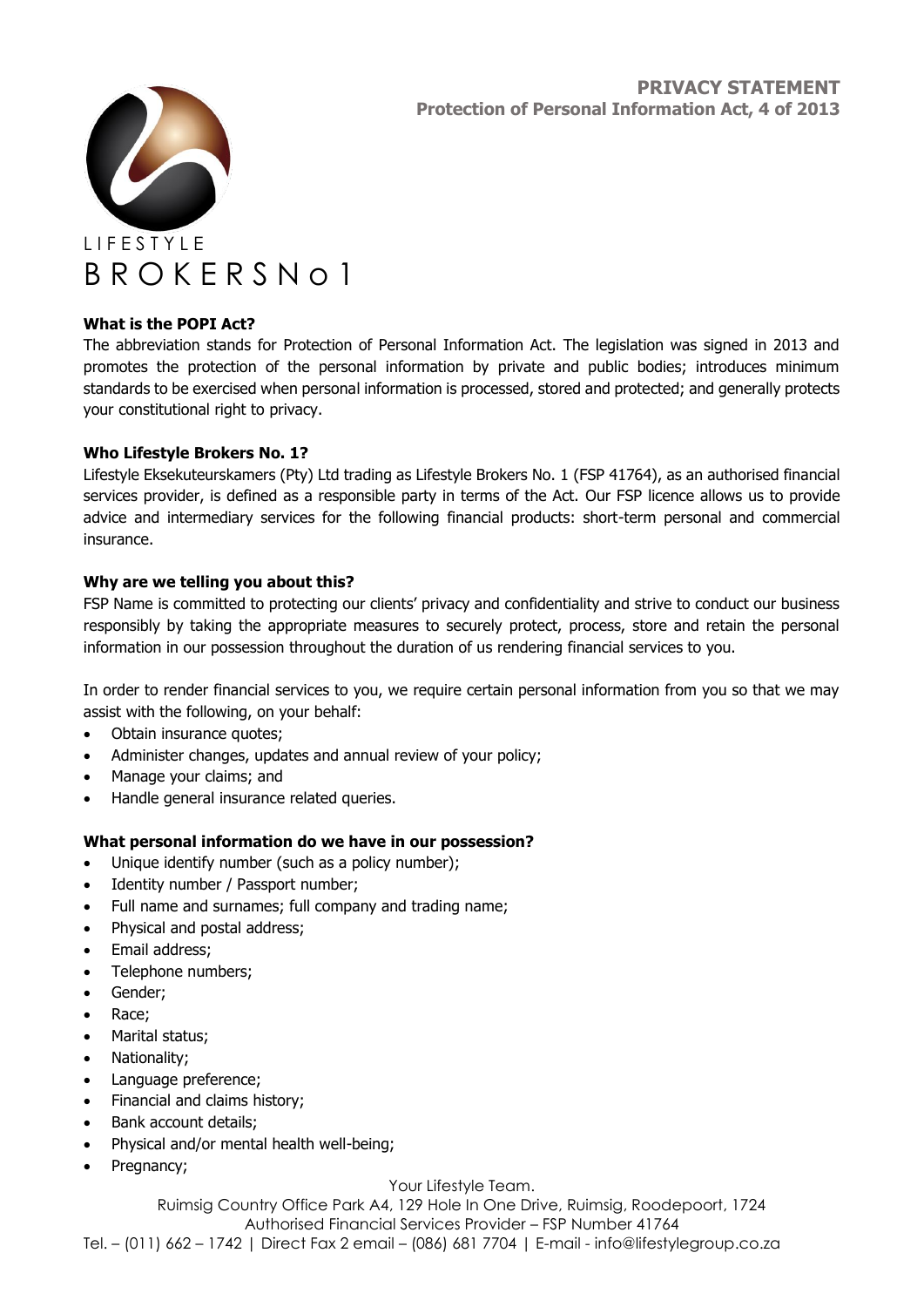- Disability;
- Medical history; and
- Related confidential correspondence.

## **Who do we share your personal information with?**

We will share some or all of above personal information with the following entities:

- Insurers / Underwriting Managers with whom we have signed agreements;
- Third party service providers, for example an assessor, repairer, etc.;
- Government (where we are required to do so in terms of any legislation).

We will only share the minimal amount of personal information with any entity, as is required for them to fulfil their obligations towards you.

### **How do we share your personal information?**

We use various mediums to interact and process information, including but not limited to:

- Interactive forms and links on our website;
- Microsoft 365 / including Outlook 365;
- Various social media platforms for example WhatsApp;
- Various web-based services.

Where we share your personal information with third parties, we will ensure that they are contractually bound to apply the necessary security measures.

Some of these service providers may be situated outside of the borders of the Republic of South Africa (RSA). In accordance with POPI Act we will only use service providers that are subject to information protection legislation similar or better than that of the RSA.

### **How do we protect your personal information?**

We take the necessary reasonable measures to ensure that personal information, in both physical and electronic form, are subject to an appropriate level of security when processed and communicated by us, in order to protect against access and acquisition by unauthorised persons and accidental loss, destruction or damage.

We cannot guarantee the security of information you transmit to us online and you do so at your own risk.

### **How long will this personal information be stored for?**

We are legally obliged in terms of the Financial Advisory and Intermediary Services Act 37, of 2002 to retain all verbal and written communications related to the financial services rendered to you for a period of 5 years after termination of the financial product.

### **Can you object, correct and/or request that we destroy your personal information?**

In the event that you wish to object, correct and/or request that we destroy the personal information which is in our possession, please complete the Personal Information Objection, Correction or Destruction Request form (available on our website), and email it to our Information Officer

### **Who is our Information Officer?**

Name of Information Officer: Heinrich von Brandis Physical address of FSP: Ruimsig Country Office Park Unit A4 129 Hole-in-One Road Ruimsig 1724